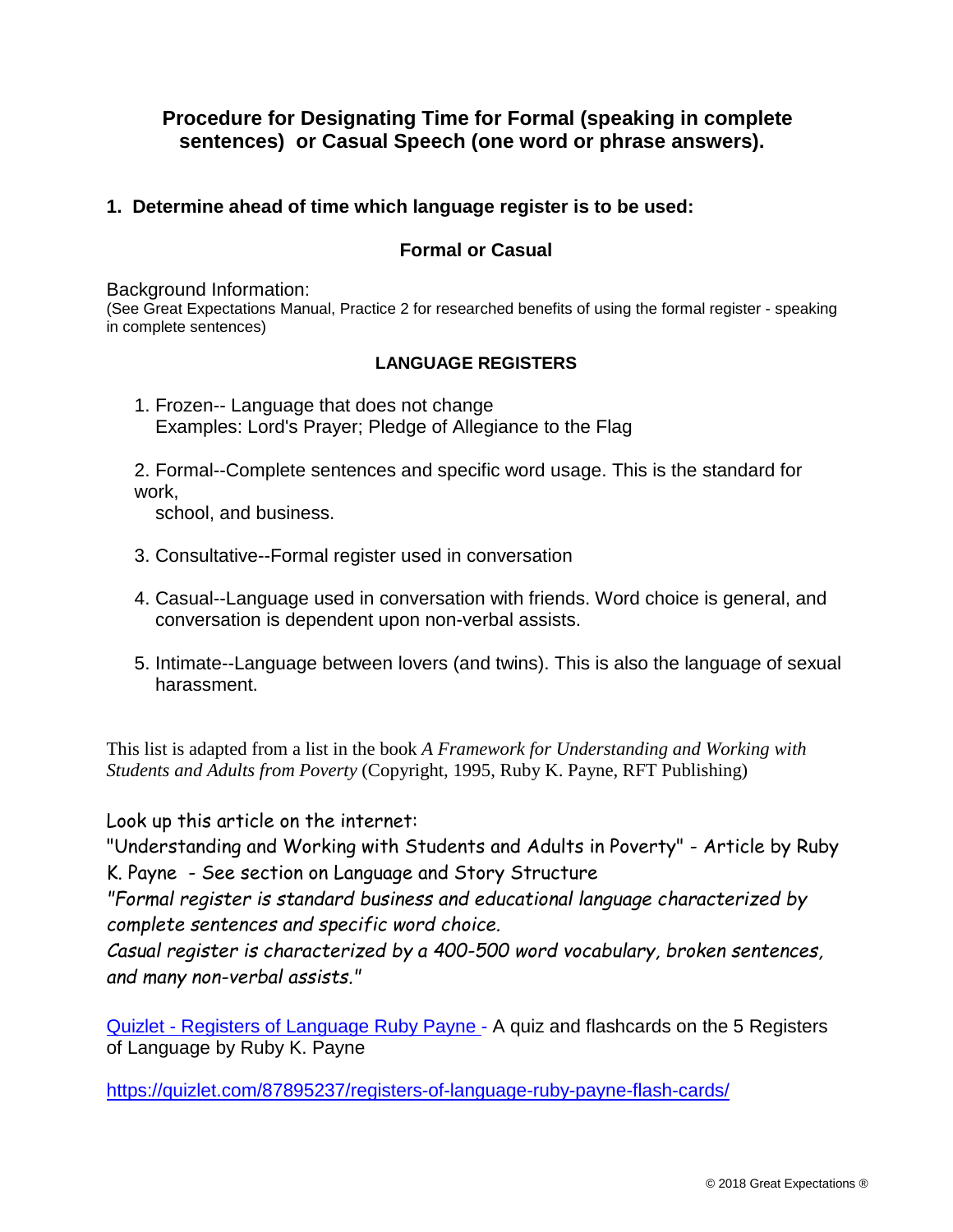**2. Determine a verbal or visual cue to designate to the class/audience whether formal or casual language is to be used.**

Examples:

- a. Use the sign language letter, 'C' to designate complete sentences.
- b. Use the sign language letter, "P' to designate "popcorn" or short answers.
- c. A small sign may be shown before beginning. (See attached graphics p.16. Print, laminate, and attach to a ruler/stick.)
- d. Use a verbal cue at the beginning of your question or statement requesting an answer:

"(Learner's name), in a complete sentence share with the class ........."

" Using popcorn answers, (Learner's name), share ..........."

## **3. When introducing speaking in complete sentences and addressing by name, establish questions that may be asked for learners to practice the formal register.**

Examples:

Teacher: "As I call your name, please tell me in a complete sentence if you are eating in the cafeteria today or brought your lunch."

Student: "Ms. Stone, I am eating in the cafeteria today." or "Ms. Stone, I brought my lunch today."

Teacher: "When called upon, give the answer to the problems assigned for today in a complete sentence."

Student: "Mr. Wright, the answer to #3 is.........."

Options for full implementation for Practice #2: